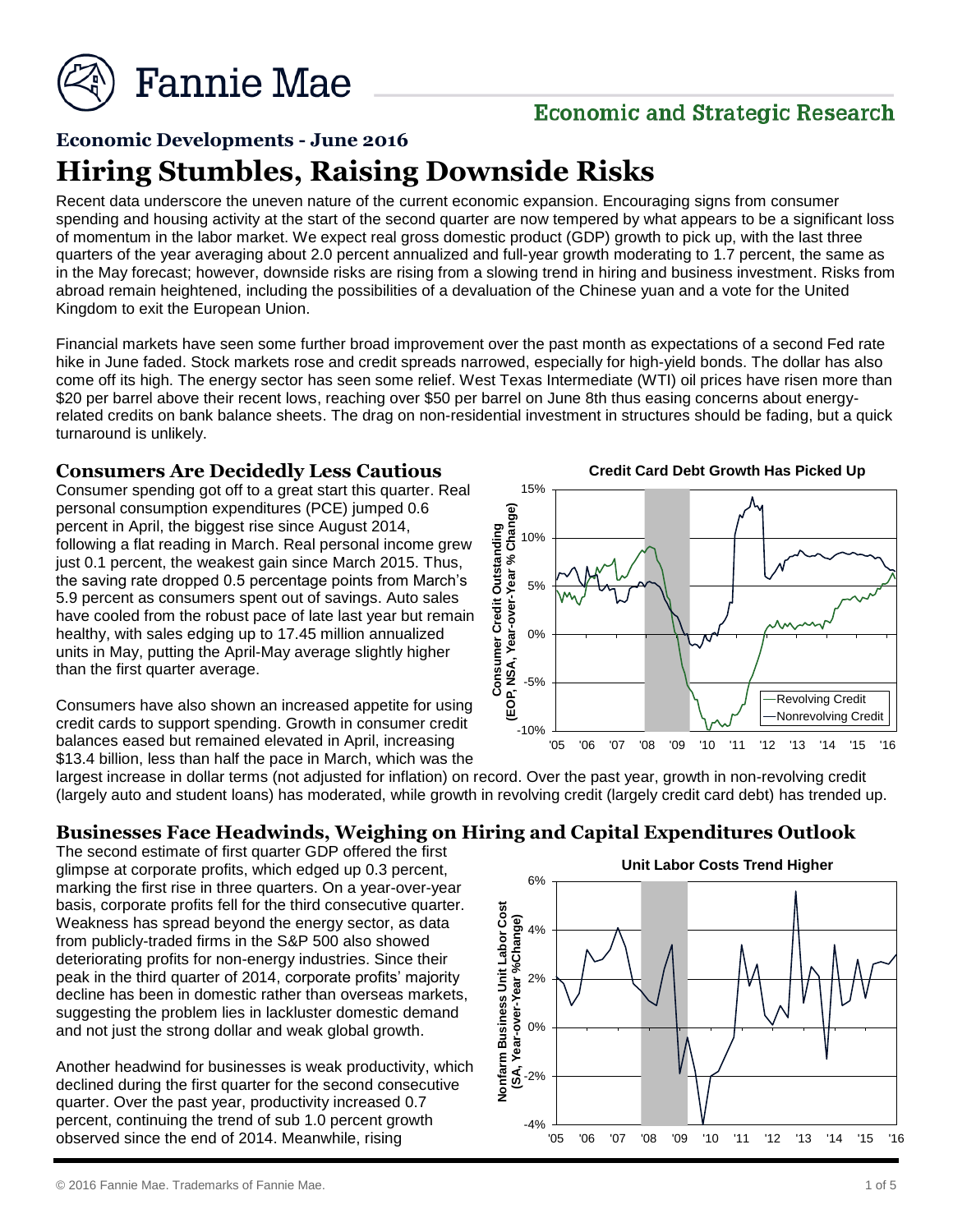

compensation led to a 4.5 percent annualized increase in unit labor costs in the first quarter, following a 5.4 percent jump in the fourth quarter. From a year ago, unit labor costs rose 3.0 percent, the biggest increase in two years. Unless businesses can turn productivity around, they have to pass rising costs along to consumers, or their profit margins will compress further, which will bode poorly for the outlook for hiring and business spending.

### **Labor Market Loses Momentum**

The May jobs report fell well short of already low expectations, with nonfarm payrolls rising 38,000, markedly trending down from nearly a 300,000 gain last October. Even after accounting for the striking Verizon workers, private job gains remained at a meager 60,000. Other aspects of the report provided no offset to the bearish headline. The prior two months' payroll gains were revised lower, sending the average monthly gains over the last three months to 116,000, the weakest reading since July 2012. In addition, the average workweek was flat at 34.4 hours for the fourth consecutive month, compared with 34.6 hours at the start of the year. Developments in the average workweek bear watching, as businesses generally reduce the duration of the workweek before cutting employment. Temporary hiring, which can be a leading indicator of nonfarm payroll trends, fell in May for the fourth time in five months.



**Nonfarm Payroll Gains Downshift Substantially**

While average hourly earnings growth slowed from 0.4 percent in April to a trend-like 0.2 percent in May, the year-overyear rise remains at around 2.5 percent, near the top of the narrow range witnessed over the past three years. Another measure of wage growth — The Atlanta Fed Wage Tracker — provides a different perspective of wage pressure. Instead of taking a snapshot of hourly earnings for a sample of all wage earners and comparing the change in the average wage, the Wage Tracker measures wage increases of the same workers from one year ago. Effectively, the Wage Tracker is less susceptible to compositional or demographic changes (e.g., replacing retiring aging boomers with younger workers). The Wage Tracker, released with a two- to three-week lag to the jobs report, showed that individuals' wages rose 3.4 percent in April from a year earlier, the largest increase since February 2009.



On the household survey side of the May jobs report, the headline was seemingly positive, showing the unemployment rate dropping three-tenths to 4.7 percent, the lowest level since November 2007. However, the decline reflected a large exit of workers from the labor force and not hiring strength, as the labor force participation rate retraced its recent progress, falling for the second consecutive month to a five-month low. While Fed Chair Yellen stressed in her June 6<sup>th</sup> speech that "one should never attach too much significance to any single monthly report," it is quite clear that hiring momentum has slowed since the start of the year. However, not all employment-related data have deteriorated. For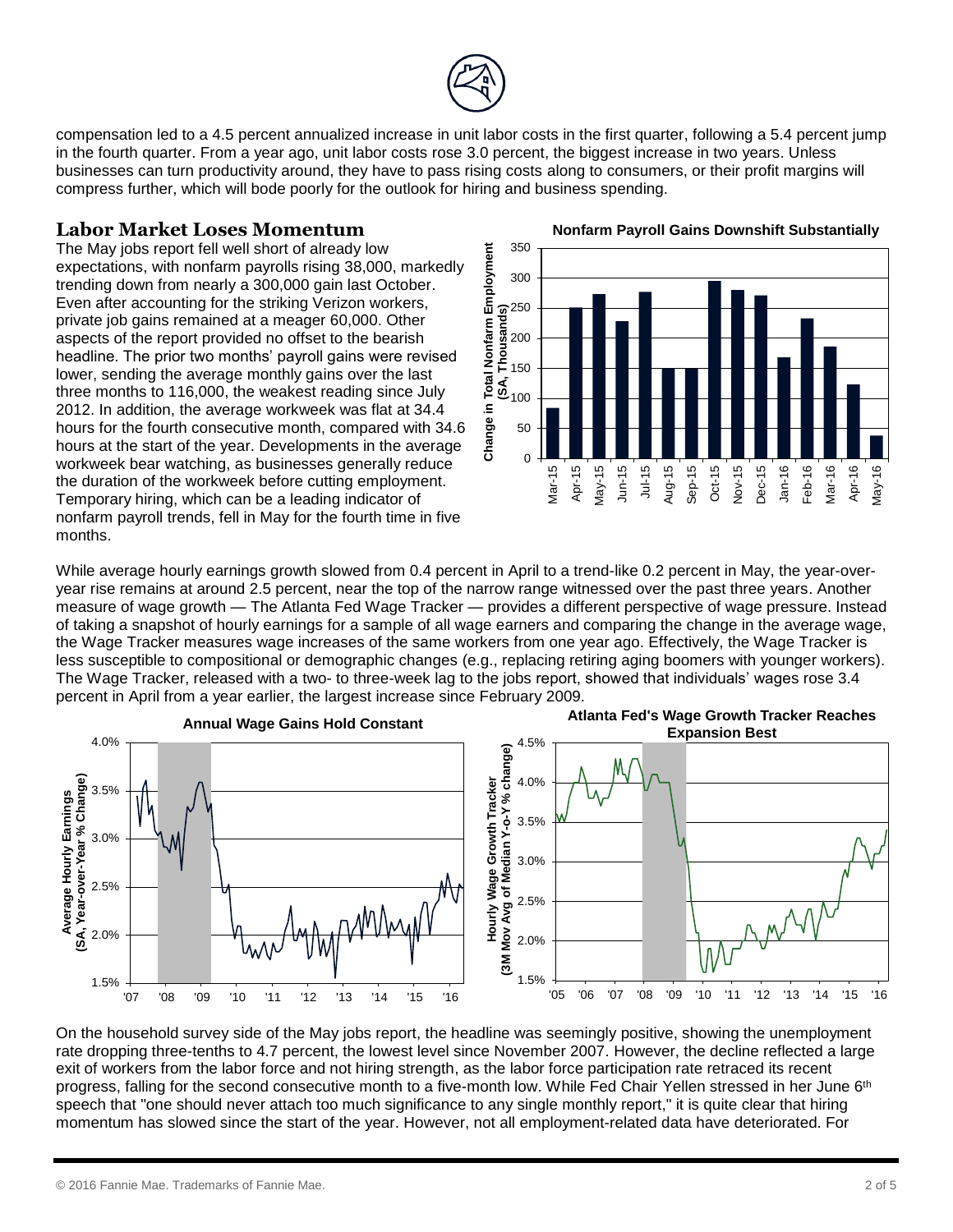

example, the Job Openings and Labor Turnover Survey (JOLTS) showed relatively upbeat demand for labor in April as the job openings rate ticked up to 3.9 percent, tying the expansion high as well as the all-time high for the series that dates back to December 2000. However, other aspects of the JOLTS report were weak, including the drop in the hiring rate to the lowest level since August 2014. **No Turnaround in Sight for Business Capital Expenditures**

### **Business Spending Likely to Remain in a Rut for Some Time**

Business investment in equipment declined in the first quarter for the second consecutive quarter and should remain weak in coming quarters, as its leading indicator core capital goods orders (non-defense capital goods excluding aircraft) — fell 0.6 percent in April. On a sixmonth basis, core capital goods orders plummeted 8.8 percent annualized in April, the worst showing in more than a year. From one year ago, core orders declined 4.4 percent. Energy explains only part of the weakness, as the non-energy portion of core orders appears to be softening as well, likely weighed down by the slump in corporate profits and the compression in margins.



### **July Fed Rate Hike Requires Robust Increases in Economic Activity**

We believe that a July rate increase would require a meaningful rebound in the labor market that indicates the May weakness was just an aberration. Yellen noted in her speech that low inflation and inflation expectations are sources of concern. If inflation expectations move lower, it will call into question how quickly inflation will return to the Fed's 2.0 percent target. The Fed's favored inflation gauge offered no signals that inflation pressure is brewing. While the headline PCE deflator rose 0.3 percent in April, the biggest gain since May 2015, as a result of a second consecutive monthly rise in energy prices, underlying inflation remained well contained. The core PCE deflator, which excludes food and energy, was up 0.2 percent from March and 1.6 percent from last April. The annual increase in April was the same as in the prior month, but slightly below the 1.7 percent gain recorded for both January and February. Our base case remains one Fed rate hike this year in September.

# **Housing Roundup**

April housing data showed healthy spring activity, and suggested perhaps an even stronger summer. New home sales surged to the strongest pace since January 2008, and upward revisions put year-to-date sales about 10 percent higher than sales over the same period in 2015. If this positive development persists, it will bode well for single-family building activity, especially when only a small portion of new homes for sale is ready-to-occupy completed units.



However, the May jobs report recorded the second consecutive month of job losses in residential construction, a factor that could weigh on the outlook for the sector. Recent weakness in construction hiring points to a shortage of skilled labor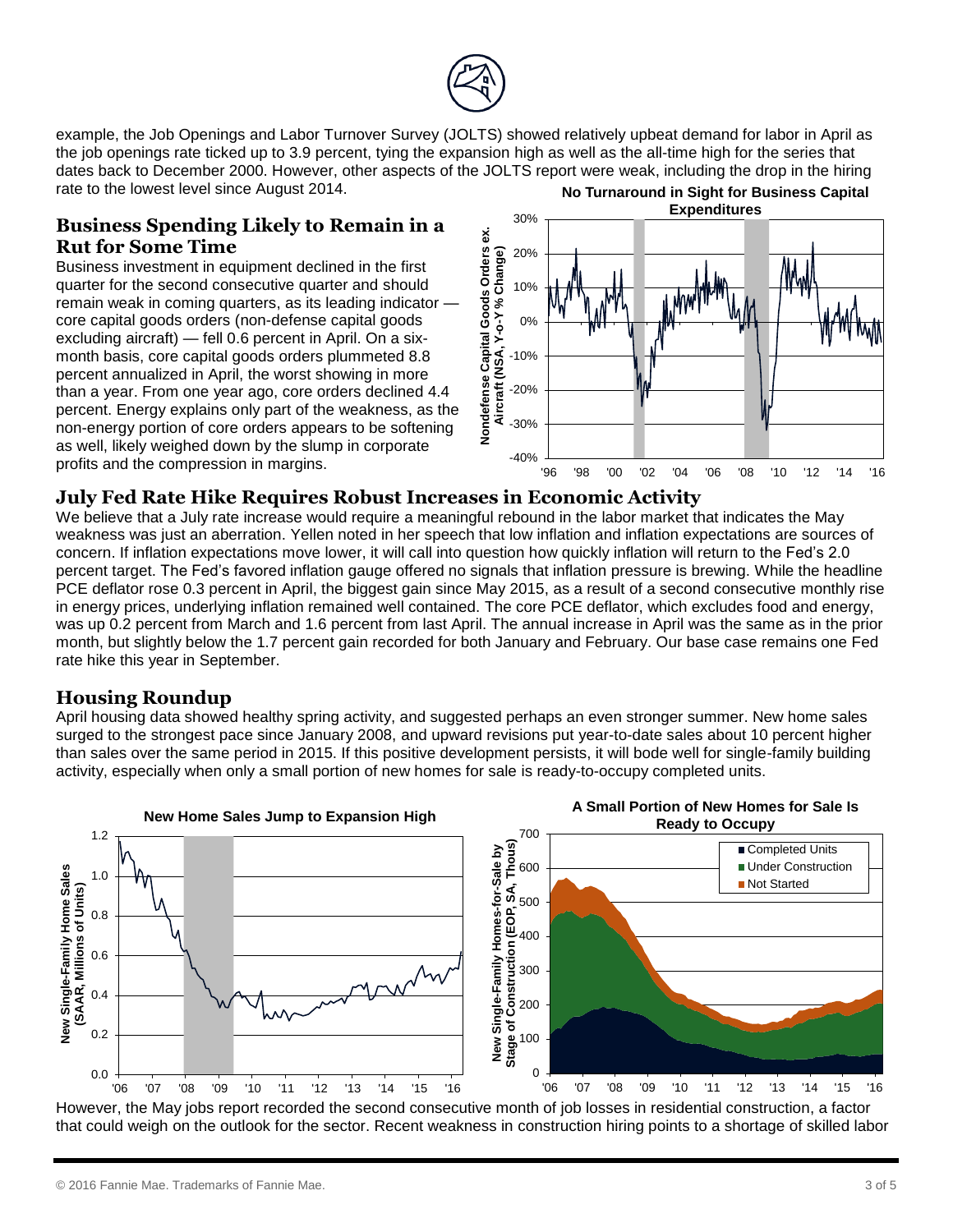

rather than a deterioration in demand. The JOLTS showed that the demand for construction workers remained elevated in April, as the job openings rate edged down only slightly from an expansion high in March. While housing starts rebounded in April, multifamily starts largely drove the increase. (For more information on multifamily market conditions, read the [June 2016 Multifamily Market Commentary\)](http://www.fanniemae.com/resources/file/research/emma/pdf/MF_Market_Commentary_062016.pdf).

Existing home sales posted a second consecutive monthly gain in April, reaching a level just below the expansion-best posted last July. Year-to-date existing home sales are 5.5 percent above the level during the same period last year. Leading indicators point to strong sales this summer. Pending home sales rose for the third consecutive month in April to reach the highest level in more than a decade, and average monthly purchase mortgage applications advanced at a good clip. While purchase applications dropped during May, they rebounded sharply in the first week of June.



The inventory picture hasn't improved much and could play a role in restraining sales. The months' supply readings for both new and existing home sales were 4.7 months in April, well below their year-ago levels, contributing to continued strong home price appreciation and constrained affordability. Fundamentals continue to support a moderate housing expansion this year. Mortgage rates will likely remain low, household formation is gradually improving, real disposable income is rising, and lenders continue to report easing lending standards on residential mortgage loans.

Our forecast for mortgage rates is the same as the prior forecast, with 30-year fixed mortgage rates averaging 3.7 percent during the fourth quarter of 2016. Because of the surge in April new home sales and upward revisions, we revised higher our projected sales for the rest of the year. We also raised slightly our forecast for existing home sales for this quarter. Still, total home sales for 2016 are expected to increase at only about half of the 2015 gain of 7.0 percent, a view we've held since the start of the year. We revised lower our forecast of refinance originations for the first quarter but slightly upgraded our near-term outlook. For all of 2016, we expect total mortgage originations to decline 2.8 percent from 2015 to \$1.67 trillion, as the drop in refinance originations more than offsets the rise in purchase originations. The refinance share should drop 6.0 percentage points to 40 percent.

#### **Economic & Strategic Research (ESR) Group** June 8, 2016



For a snapshot of macroeconomic and housing data between the monthly forecasts, please read ESR's Economic and Housing Weekly Notes.

*Data source for charts: Federal Reserve Board, Bureau of Labor Statistics, Census Bureau, Atlanta Federal Reserve Bank, National Association of REALTORS®, Mortgage Bankers Association*